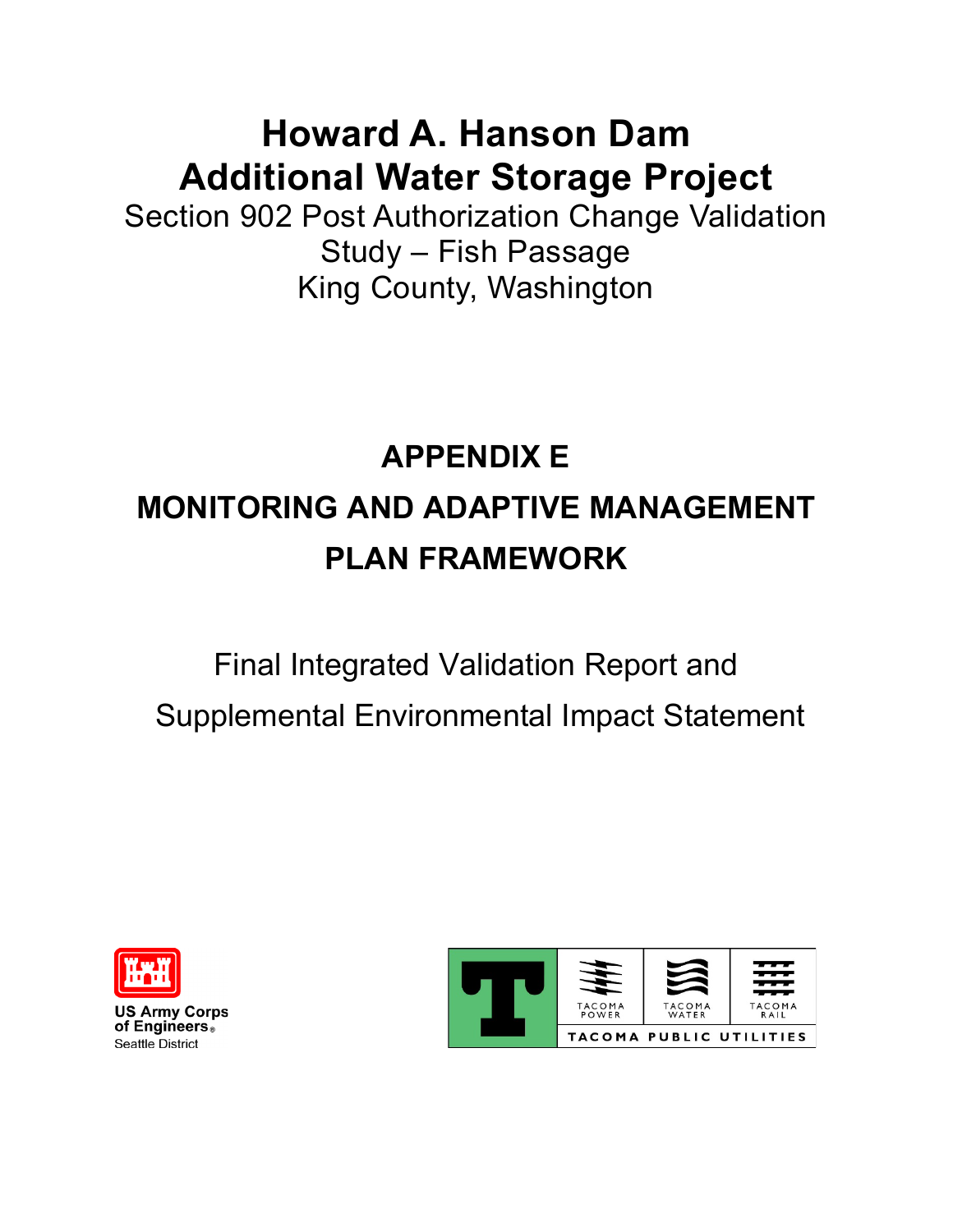## Howard A. Hanson Dam Additional Water Storage Project

## Section 902 Post-Authorization Change Validation Study – Fish Passage

Updated Monitoring and Adaptive Management Framework for Fish Passage Facility Post-Construction Performance Criteria Monitoring

April 2022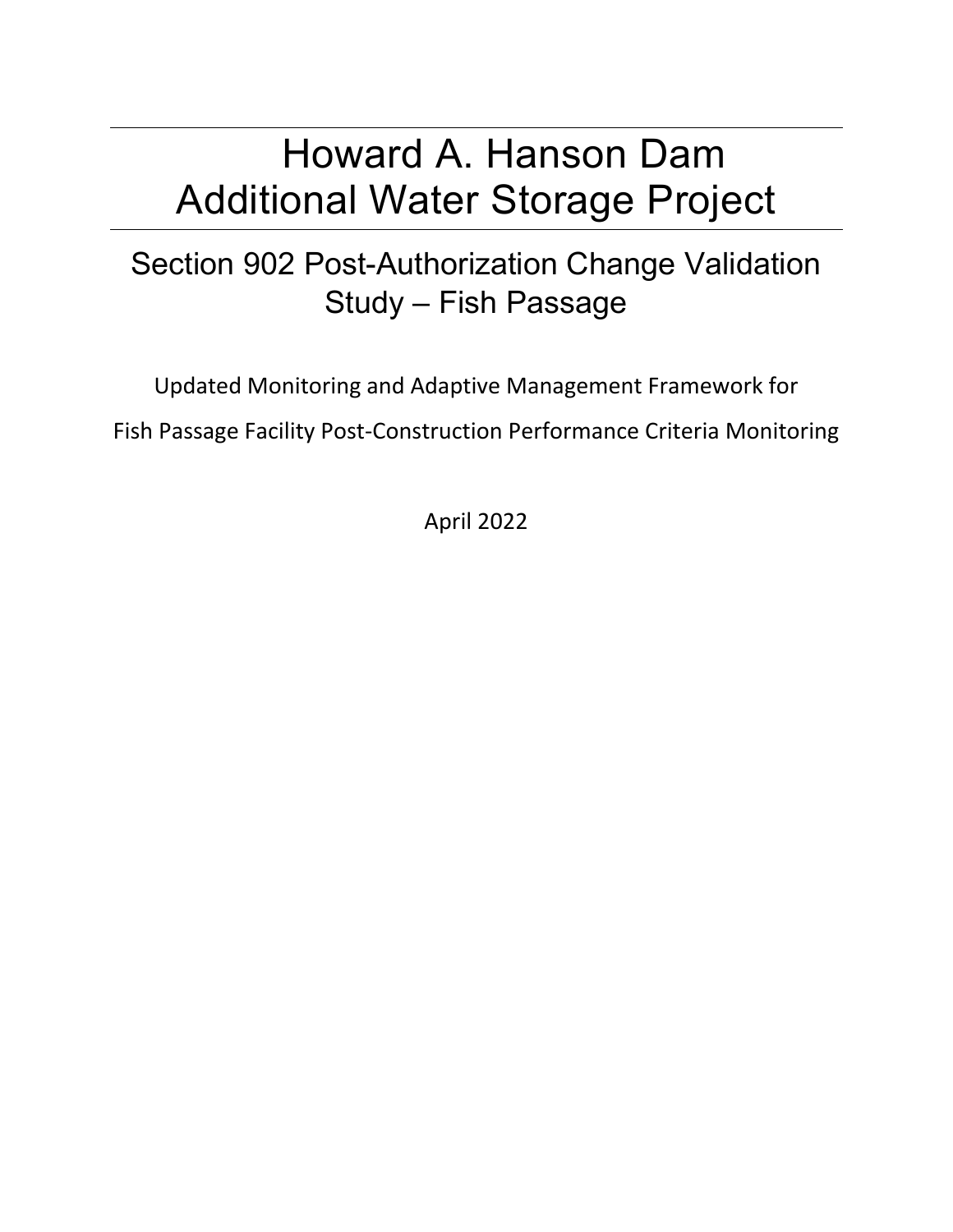### Table of Contents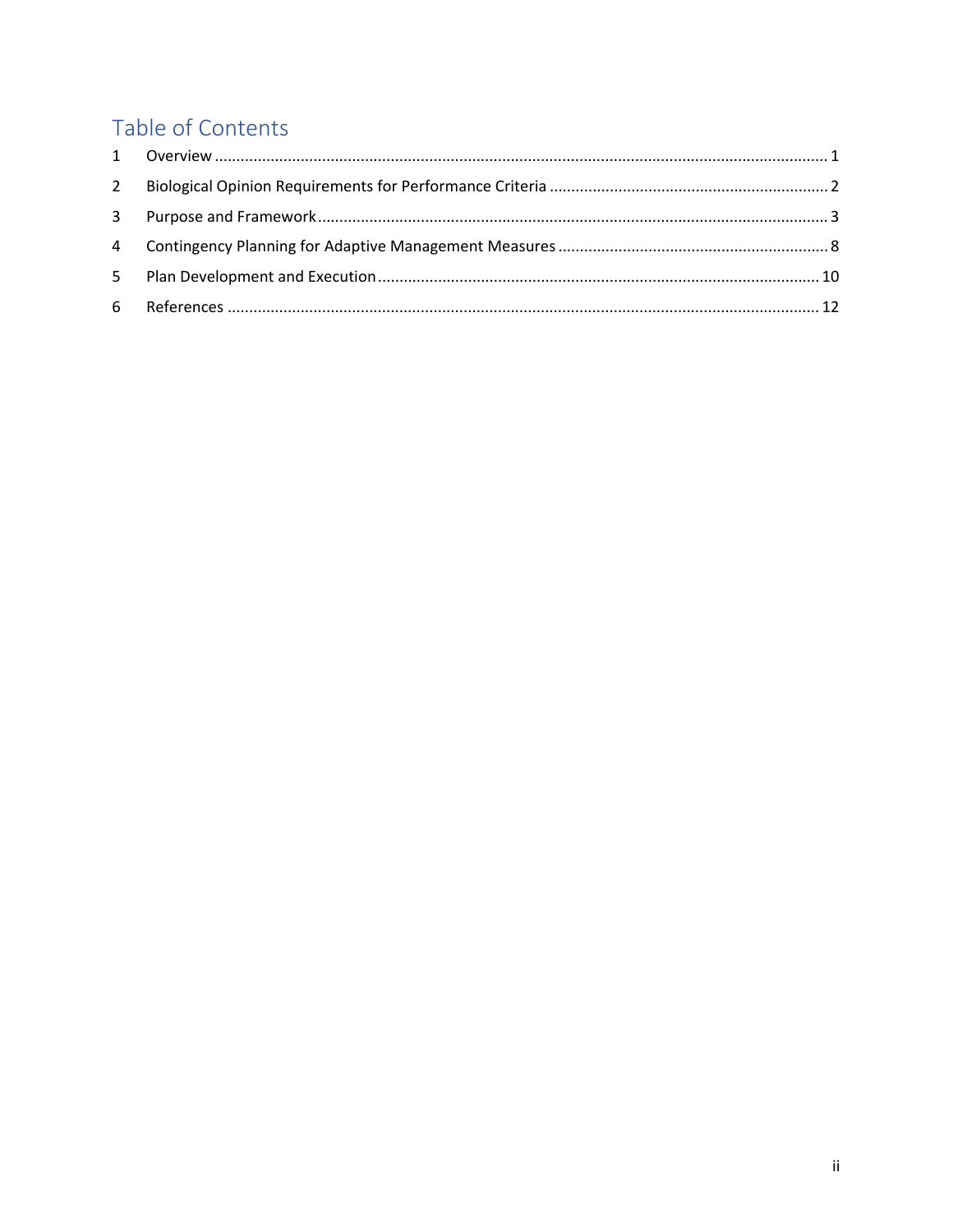#### <span id="page-3-0"></span>1 Overview

Monitoring guidance for Corps projects was detailed in ER1105-2-100 in 2000 (USACE 2000). Since then, Implementation Guidance for Section 2039 of WRDA 2007 Monitoring of Ecosystem Restoration (USACE 2007) was issued and supersedes the 2000 guidance. Additionally, Section 1161 of WRDA 2016 requires that ecosystem restoration projects include appropriately scoped monitoring and adaptive management plans (or provide justification for why adaptive management is not warranted). The 2007 guidance states that a plan for monitoring ecological success must be included in the decision document, must include the rationale for monitoring, and must identify key project-specific parameters and how they relate to achieving the desired outcomes for making a decision about the next phase of the project. The guidance also states that the monitoring and adaptive management costs will be included in the project cost estimate and cost-shared accordingly. The monitoring plan should also identify the criteria for success and when adaptive management is needed. The primary source for guidance on full development of the project's final monitoring and adaptive management plan will be Fischenich et al. (2019), titled "A Systems Approach to Ecosystem Adaptive Management".

During the Feasibility Study for the Howard A. Hanson Dam (HAHD) Additional Water Storage Project (AWSP), the Corps developed a monitoring and adaptive management plan for the juvenile downstream fish passage facility (FPF) component of the AWSP. This plan is included in the Draft Feasibility Report and Environmental Impact Statement of 1998 as Appendix F (USACE 1998). This plan will serve as a reference for the updated list of monitoring and adaptive management measures the Corps will develop in detail during pre-construction engineering and design phase through coordination with the natural resources agencies and Tribes.

The purpose of the updated plan framework presented in this document is to introduce the methods through which the Corps will determine whether the performance criteria of the FPF are being met as set forth in the National Marine Fisheries Service (NMFS) 2019 Biological Opinion (BiOp). Success is determined by monitoring metrics that are specifically tied to project objectives and the performance criteria. In addition, the plan identifies what adaptive management is proposed if the performance criteria are not met. Specific performance criteria and testing periods appear in Appendix C of the 2019 BiOp (NMFS 2019).

This monitoring framework applies only to ASWP Phase I to the pool elevation of 1,167 feet; any monitoring effort for Phase II would occur if and when the additional pool level raise to 1,177 is proposed and coordinated with Tacoma Public Utilities, the Muckleshoot Indian Tribe, and the relevant natural resources agencies.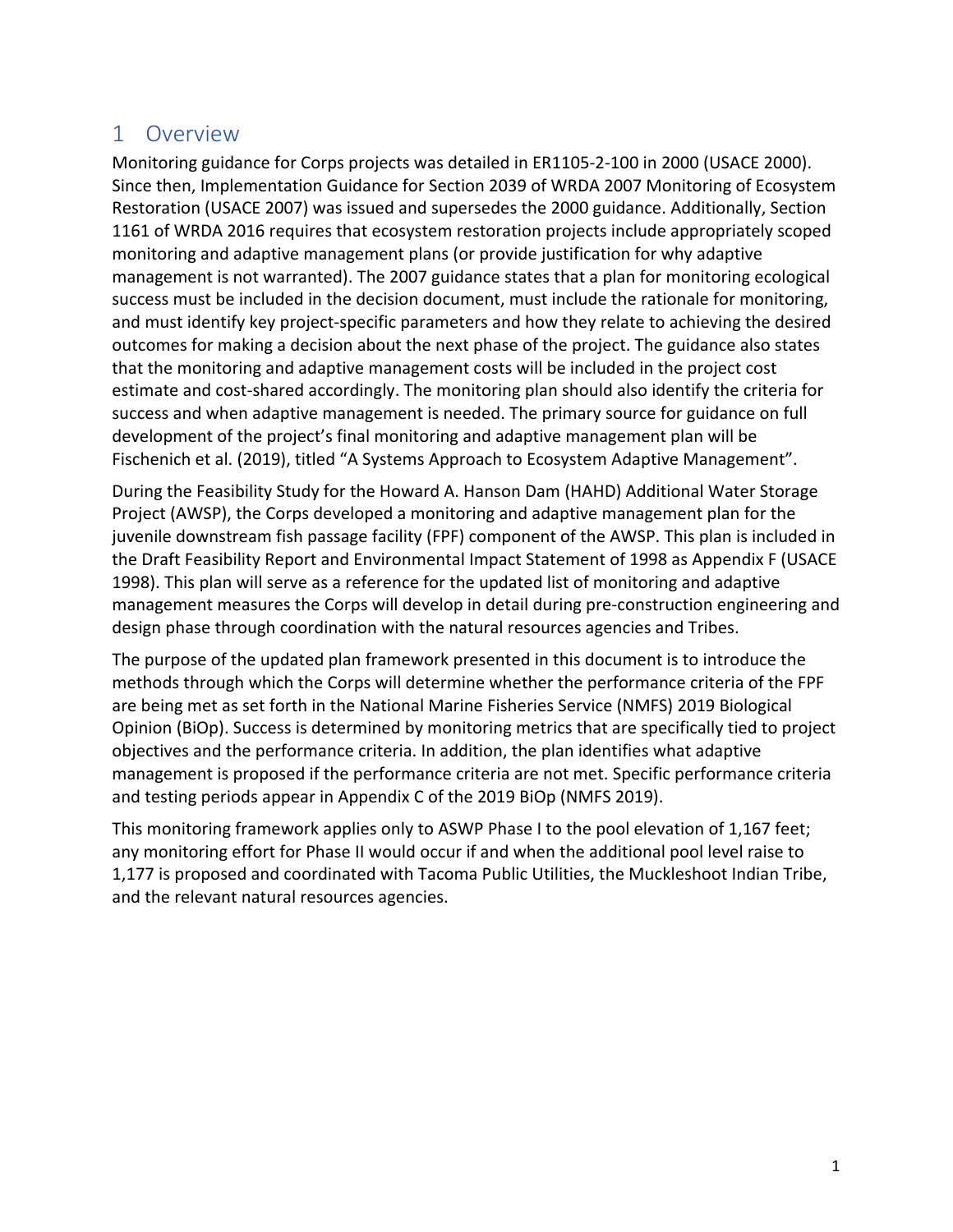#### <span id="page-4-0"></span>2 Biological Opinion Requirements for Performance Criteria

The primary purpose for the new fish passage system is to provide safe, timely, and effective downstream fish passage throughout the range of conditions likely to occur during the annual fry and smolt migration. The new system must meet the passage performance criteria provided in Reasonable and Prudent Alternative (RPA) 1.

Performance criteria for the FPF as specified in the 2019 Biological Opinion (WCR-2014-997) RPA 1 and described in Appendix A and C of that document are the following:

- 1. An overall juvenile fish project passage survival rate of 75%, from entry into Eagle Gorge Reservoir to release points downstream of HAHD.
- 2. 95% collection of fish attracted to the FPF (from the fish collection efficiency line shown in Figure 1 into the FPF, and
- 3. 98% survival of all fish through the FPF to their release downstream of HAHD.



Figure 1. Location of the fish collection efficiency measurement point at the forebay.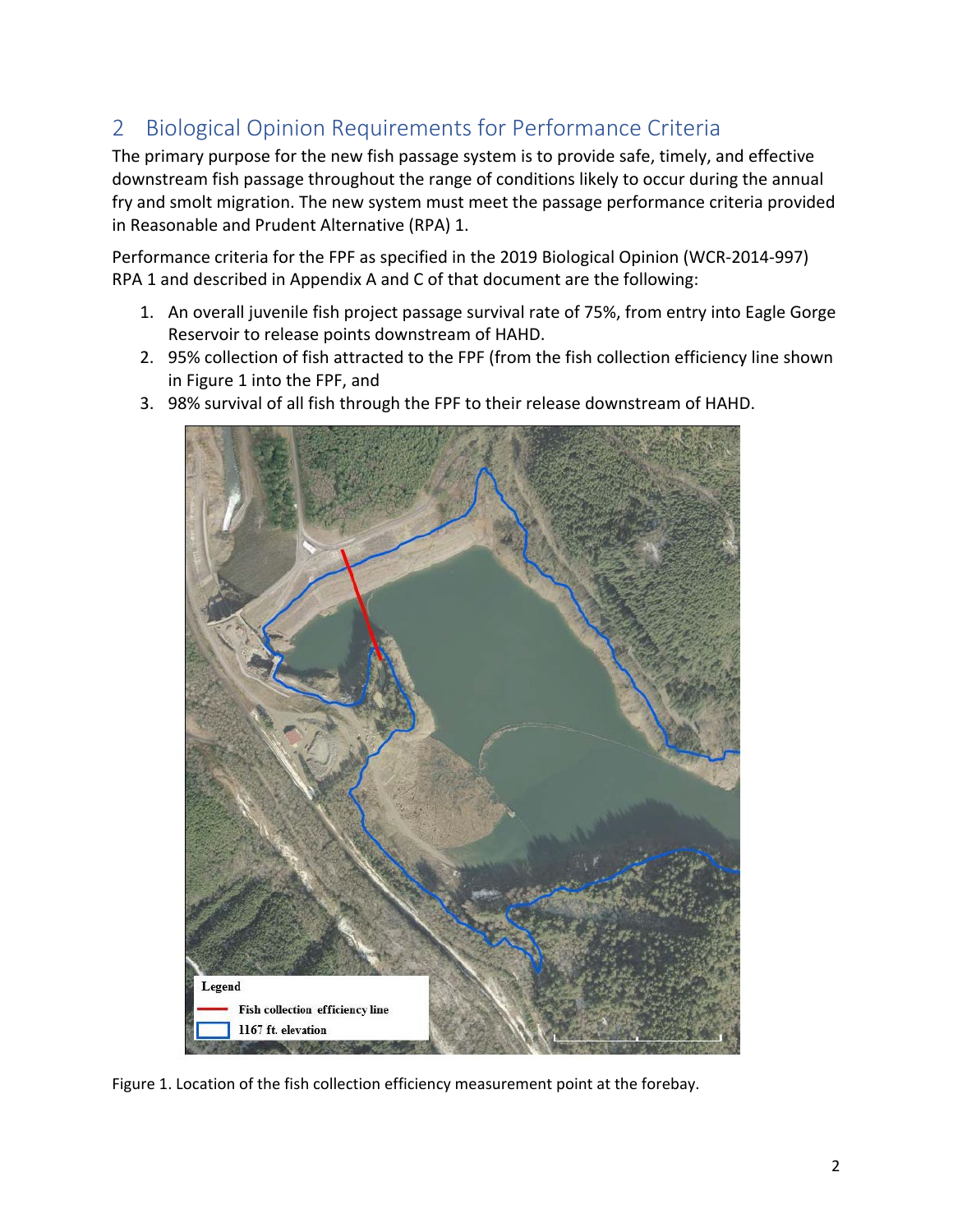#### <span id="page-5-0"></span>3 Purpose and Framework

The purpose of the Monitoring and Adaptive Management Plan is to determine whether the FPF is meeting the criteria set forth by NMFS (NMFS 2019). These criteria will serve as the performance targets for evaluating the FPF. Ecological success will be determined by monitoring metrics specifically tied to the performance targets. Additionally, the plan will identify adaptive management measures proposed to improve performance if the performance targets are not met.

The following tables present the updates to monitoring and adaptive management established during the Section 902 Validation Study. The evaluation methods are directly tied to the studies that will be conducted during pre-construction engineering and design (PED) phase to inform the design of the FPF to optimize the structure. The primary purpose for developing these evaluation methods and potential adaptive management measures was to arrive at a cost estimate to finalize the Section 902 Validation Study and to provide public disclosure of the Corps' plans in the Final Validation Report and Supplemental Environmental Impact Statement. All studies, methods, and adaptive management measures will be finalized during preconstruction engineering and design phase.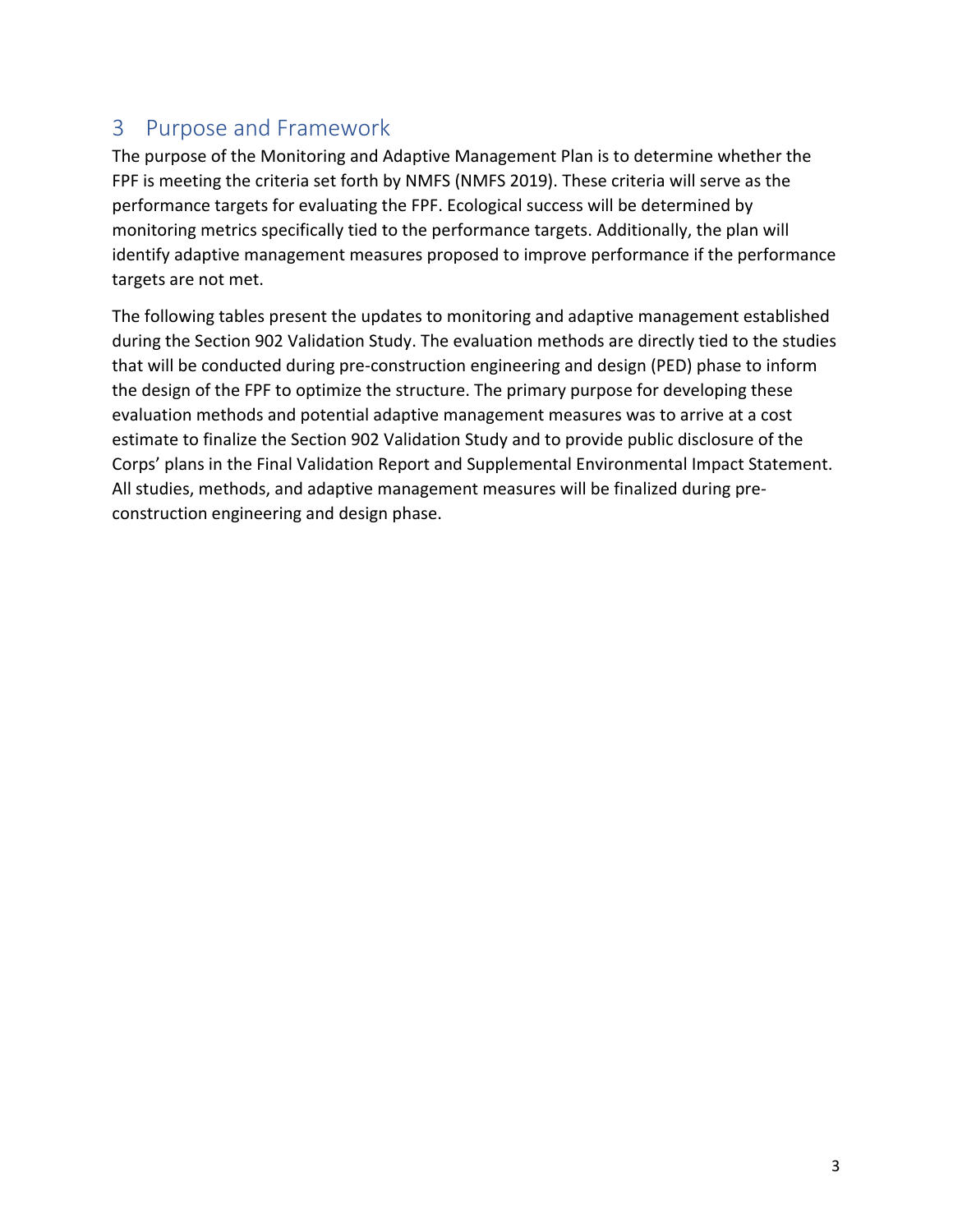|  | Table 1. Overview of evaluations required to determine whether the FPF is meeting BiOp performance criteria. |  |  |
|--|--------------------------------------------------------------------------------------------------------------|--|--|
|--|--------------------------------------------------------------------------------------------------------------|--|--|

| <b>Study Name</b>                                                                     | <b>Study Description</b>                                                                                                                                                                                                                                                                                                                    | Risk/Concern addressed by Study                                                                                                                                                                                                                                                                                                                                                                                                                                                                                                               | Proposed<br><b>Duration</b>                                                                        | <b>Study design</b><br>basis                                                                                           |
|---------------------------------------------------------------------------------------|---------------------------------------------------------------------------------------------------------------------------------------------------------------------------------------------------------------------------------------------------------------------------------------------------------------------------------------------|-----------------------------------------------------------------------------------------------------------------------------------------------------------------------------------------------------------------------------------------------------------------------------------------------------------------------------------------------------------------------------------------------------------------------------------------------------------------------------------------------------------------------------------------------|----------------------------------------------------------------------------------------------------|------------------------------------------------------------------------------------------------------------------------|
| Fish Passage,<br>Distribution,<br>and Survival                                        | Post-construction active tag study<br>of new facility to evaluate project<br>performance for reservoir passage<br>success, attraction and collection in<br>the facility. Study would focus on<br>conditions at the dam with multiple<br>hydrophones to detect tagged fish<br>positioned at multiple locations<br>along existing structures. | Need post-construction survival estimates through<br>reservoir entry to downstream outlets to determine if the<br>project is meeting BiOp requirements and to assess facility<br>performance. Determine percentage of population<br>encountering the dam. Find population depth distribution<br>and milling behavior. Allows comparison of biological<br>response to hydraulic and water quality conditions.<br>Determine route of passage and survival rate of route.                                                                        | 3 years of<br>post-<br>construction<br>evaluation                                                  | based on similar<br>fish facility post<br>construction<br>biological studies;<br>cost includes cost<br>for active tags |
| <b>Hydraulic and</b><br>Environmental<br><b>Conditions</b><br>through New<br>Facility | Post-construction monitoring and<br>evaluation of the multiport/steep<br>slope using methods similar to<br>NWP recent evaluation of the<br>Green Peter steep slope with radio<br>tagged or balloon tagged fish and<br>combined with sensor fish.                                                                                            | Evaluate performance of the intake screen, emergency<br>bypass, steep slope bypass to safely pass fish relative to the<br>98% facility survival. Bypass survival studies FPF structures<br>hydraulics using PNNL BioPA model. Allows designers to<br>map fish exposure to potentially harmful hydraulic<br>conditions within a given passage route using numerical<br>modeling results. Proposed designs are then modified to<br>eliminate or reduce exposure to said hydraulic conditions.<br>Could do laboratory studies of release system. | link to the<br>above post-<br>construction<br>passage and<br>survival<br>study for<br>cost savings | based on similar<br>biological studies<br>at Green Peter                                                               |
| Predator<br>Study                                                                     | Predator Study in reservoir and at<br>facility outlet if necessary.<br>Avian study only if informal<br>monitoring warrants more<br>comprehensive investigation.                                                                                                                                                                             | This study would occur if the survival study shows less than<br>75% survival of ESA-listed species. Need at least 2 study<br>years for more confidence around the mean consumption<br>rate; 4 years would help determine whether there is a<br>trend. Need a large enough sample size of juveniles<br>entering the reservoir.                                                                                                                                                                                                                 | 2 to 4 years<br>of study                                                                           | substantially<br>reduced scope<br>from 2008 effort                                                                     |
| Juvenile<br>Migration<br><b>Timing and</b><br>Abundance                               | Screw Trap (located either at HAHD<br>outlet or near TPU diversion dam)                                                                                                                                                                                                                                                                     | Provides longer-term information after construction is<br>complete and patterns develop; provides rough abundance,<br>migration timing; cooperative effort with Tribes, TPU,<br>WDFW; critical measurement point for indicating<br>productivity of upper watershed; provides opportunity to<br>collect fish to inspect fish health, size, etc.                                                                                                                                                                                                | conduct<br>annually<br>long-term<br>$(5+years)$                                                    | similar to the<br>cooperative<br>effort in lower<br><b>Green River</b>                                                 |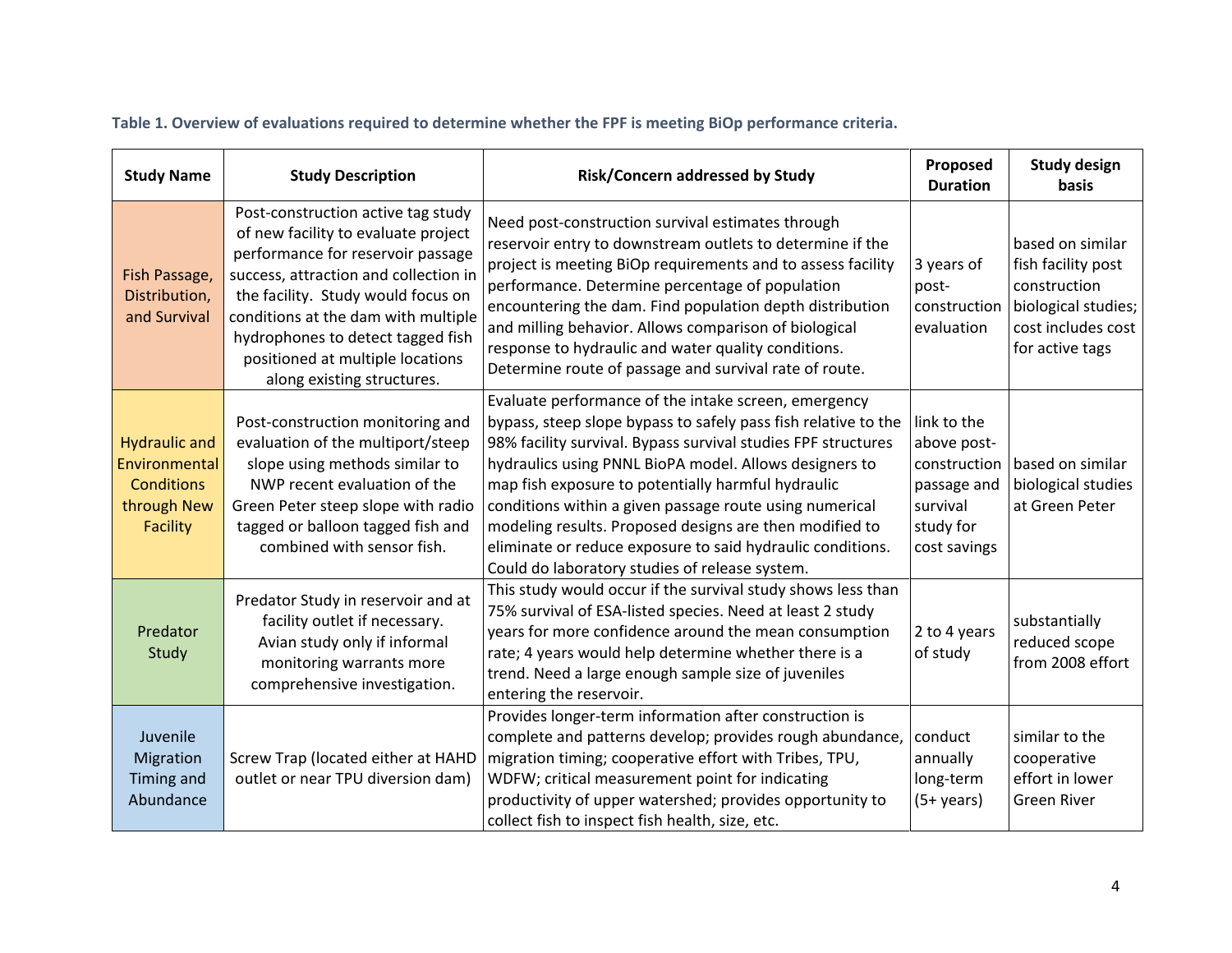**Table 2. Proposed monitoring studies with their objectives, metrics to be measured, potential methods for sampling and data collection, along with the performance target that must be achieved according to requirements of the NMFS 2019 BiOp.**

| Method/Study              | Objective      |                              |                                                |                          |                           |
|---------------------------|----------------|------------------------------|------------------------------------------------|--------------------------|---------------------------|
| <b>Name</b>               | <b>Name</b>    | <b>Objective Description</b> | <b>Metric</b>                                  | <b>Potential Methods</b> | <b>Performance Target</b> |
| Fish Passage,             |                |                              | number of juvenile salmon                      |                          | 95% of juvenile salmon    |
| Distribution, and         | juvenile       | determine percentage of      | in the reservoir that are                      |                          | are attracted toward      |
| Survival                  | salmon         | population approaching the   | attracted past the attraction                  | tagged fish and          | the FPF across the        |
|                           | attraction     | attraction line in reservoir | line toward the FPF                            | hydrophones              | attraction line           |
| Fish Passage,             |                |                              | number of juvenile salmon                      |                          | 95% of juvenile salmon    |
| Distribution, and         |                | determine percentage of      | that cross the attraction line                 |                          | are collected into the    |
| Survival                  | BiOp criteria  | population that enters the   | and are collected into the                     | tagged fish and          | FPF and passed            |
|                           | 95% collection | facility                     | FPF                                            | hydrophones              | downstream                |
| Fish Passage,             |                | determine the total number   |                                                |                          | overall survival of 75%   |
| Distribution, and         |                | of juvenile salmon in the    |                                                |                          | from reservoir entry to   |
| Survival                  | population     | reservoir in each migration  | population estimate of                         | hydroacoustic            | release points            |
|                           | estimate       | year                         | migrating juvenile salmon                      | surveys                  | downstream                |
| Fish Passage,             |                | study patterns of depth      |                                                |                          | 95% collection of         |
| Distribution, and         | depth          | distribution of juvenile     | open collector horn at depth   tagged fish and |                          | juvenile fish past the    |
| Survival                  | distribution   | salmon near the FPF entrance | of majority of fish                            | hydrophones              | attraction line           |
| <b>Hydraulic and</b>      |                |                              |                                                | radio tagged or          |                           |
| Environmental             |                | measure rate and type of     |                                                | balloon tagged fish,     |                           |
| <b>Conditions through</b> | intake screen  | injury caused by the Modular | percent mortality and                          | combined with            | 98% survival through      |
| <b>New Facility</b>       | survival       | Inclined Screens (MIS)       | percent of injury                              | sensor fish              | <b>FPF</b>                |
| <b>Hydraulic and</b>      |                |                              |                                                | radio tagged or          |                           |
| Environmental             | emergency      | measure rate and type of     |                                                | balloon tagged fish,     |                           |
| <b>Conditions through</b> | bypass         | injury caused by the         | percent mortality and                          | combined with            | 98% survival through      |
| <b>New Facility</b>       | survival       | emergency bypass route       | percent of injury                              | sensor fish              | FPF                       |
| <b>Hydraulic and</b>      |                |                              |                                                | radio tagged or          |                           |
| Environmental             |                | measure rate and type of     |                                                | balloon tagged fish,     |                           |
| <b>Conditions through</b> | steep slope    | injury caused by the steep   | percent mortality and                          | combined with            | 98% survival through      |
| <b>New Facility</b>       | survival       | slope bypass pipes           | percent of injury                              | sensor fish              | <b>FPF</b>                |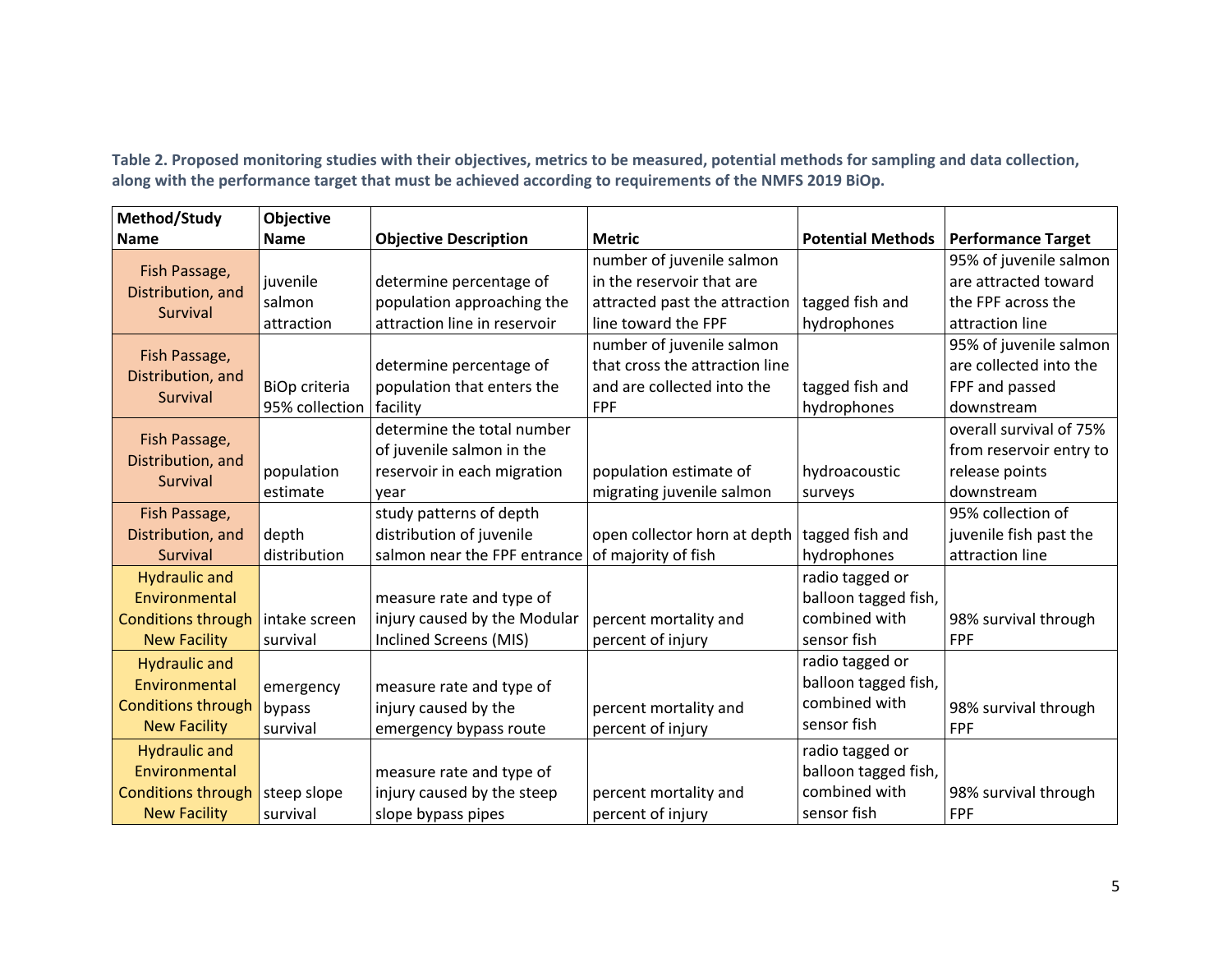| Method/Study          | <b>Objective</b>      |                                      |                           |                          |                                               |
|-----------------------|-----------------------|--------------------------------------|---------------------------|--------------------------|-----------------------------------------------|
| <b>Name</b>           | <b>Name</b>           | <b>Objective Description</b>         | <b>Metric</b>             | <b>Potential Methods</b> | <b>Performance Target</b>                     |
|                       | population            | estimate the population of           |                           |                          | overall survival of 75%                       |
| <b>Predator Study</b> | estimate of           | cutthroat trout in the               |                           | scientific               | from reservoir entry to                       |
|                       | cutthroat in          | reservoir during the juvenile        | number of cutthroat trout | gillnetting;             | release points                                |
|                       | reservoir             | salmon outmigration period           | 350mm and larger          | hydroacoustics           | downstream                                    |
|                       |                       | determine how many juvenile          |                           |                          | overall survival of 75%                       |
|                       | diet analysis         | <b>ESA-listed salmonids are lost</b> | annual mean number of     |                          | from reservoir entry to                       |
| <b>Predator Study</b> | of cutthroat in       | to predation for each                | juvenile salmon consumed  | gastric lavage of        | release points                                |
|                       | reservoir             | outmigrating cohort                  | by cutthroat              | cutthroat captured       | downstream                                    |
|                       | population            | estimate population of               |                           |                          |                                               |
|                       | estimate of           | cutthroat trout in the reach         |                           |                          |                                               |
| <b>Predator Study</b> | cutthroat in          | between dams during                  |                           |                          |                                               |
|                       | reach                 | juvenile salmon outmigration         | number of cutthroat trout |                          | TBD - coordinate                              |
|                       | between dams   period |                                      | 350mm and larger          | snorkel surveys          | among agencies                                |
|                       | diet analysis         | determine how many juvenile          |                           |                          |                                               |
|                       | of cutthroat in       | <b>ESA-listed salmonids are lost</b> | annual mean number of     |                          |                                               |
| <b>Predator Study</b> | reach                 | to predation for each                | juvenile salmon consumed  | gastric lavage of        | TBD - coordinate                              |
|                       | between dams          | outmigrating cohort                  | by cutthroat              | cutthroat captured       | among agencies                                |
|                       |                       |                                      |                           |                          | overall survival of 75%                       |
|                       |                       |                                      |                           |                          | from reservoir entry to                       |
|                       |                       |                                      | annual average number of  |                          | release points                                |
| <b>Predator Study</b> | bird                  | identify number of fish-eating       | fish-eating birds present | bird counts and          | downstream; specific                          |
|                       | population            | birds around the reservoir           | during juvenile salmon    | behavior                 | downstream river                              |
|                       | estimate              | and in river between dams            | outmigration              | observations             | reach target is TBD                           |
|                       |                       |                                      |                           |                          | overall survival of 75%                       |
|                       |                       |                                      |                           |                          | at least 3-4 years of from reservoir entry to |
|                       |                       |                                      |                           | data collection and      | release points                                |
| <b>Predator Study</b> |                       | determine whether the                | annual mean number of     | analysis of other        | downstream; specific                          |
|                       |                       | number of juvenile salmon            | juvenile salmon consumed  | metrics in predator      | downstream river                              |
|                       | trend analysis        | lost to predators is increasing      | by cutthroat              | study                    | reach target is TBD                           |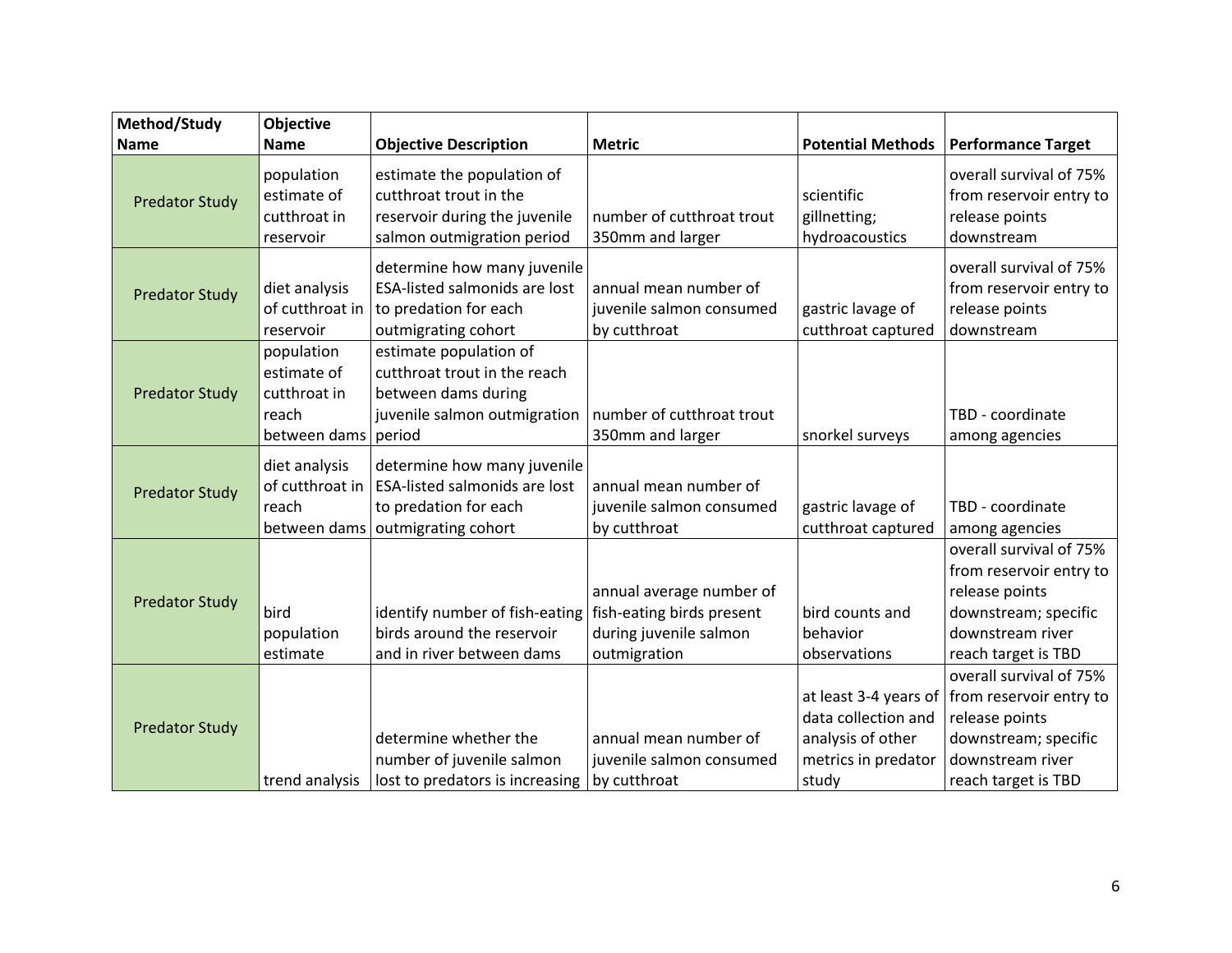| Method/Study                                  | <b>Objective</b>                   |                                                                                                                                                       |                                                               |                                                           |                                             |
|-----------------------------------------------|------------------------------------|-------------------------------------------------------------------------------------------------------------------------------------------------------|---------------------------------------------------------------|-----------------------------------------------------------|---------------------------------------------|
| <b>Name</b>                                   | <b>Name</b>                        | <b>Objective Description</b>                                                                                                                          | <b>Metric</b>                                                 | <b>Potential Methods</b>                                  | <b>Performance Target</b>                   |
| Juvenile Migration<br>Timing and<br>Abundance | population<br>increase             | determine whether the<br>populations of re-introduced<br>salmonid species are<br>increasing                                                           | total number of each<br>migrating salmon species<br>each year | screw trap at HAHD<br>outlet or near TPU<br>diversion dam | positive trend                              |
| Juvenile Migration<br>Timing and<br>Abundance | <b>FPF</b><br>operations<br>period | determine whether the<br>target operations period of<br>the FPF is correct for the<br>timing of outmigrating<br>salmonids                             | migration timing                                              | screw trap at HAHD<br>outlet or near TPU<br>diversion dam | operate FPF for >95%<br>of migration period |
| Juvenile Migration<br>Timing and<br>Abundance | watershed                          | determine whether the<br>outmigrating salmon are able<br>to contribute toward an<br>productivity of   increasing trend in the overall  <br>population | fish size and health                                          | screw trap at HAHD<br>outlet or near TPU<br>diversion dam | 98% survival through<br><b>FPF</b>          |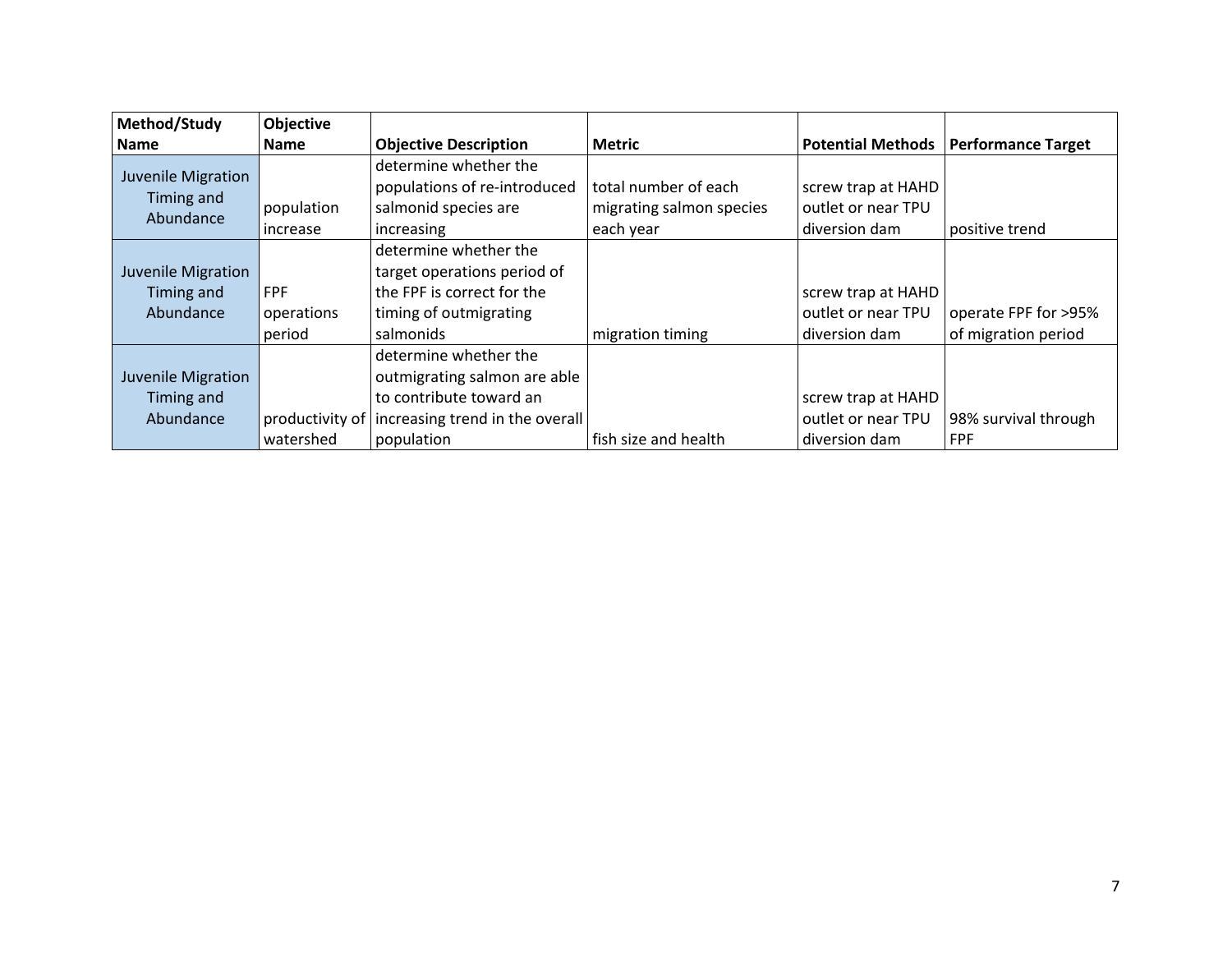#### <span id="page-10-0"></span>4 Contingency Planning for Adaptive Management Measures

Contingency measures (adaptive management) will be implemented if the monitoring program indicates performance targets are not being met and cannot be explained by extraneous variables. The Corps and the non-federal sponsor would then assess monitoring metric parameters and initiate the implementation of corrective actions to address the identified issue. Monitoring and adaptive management activities in this plan will be refined in preconstruction engineering and design phase. Additional metrics, methods, performance targets, and adaptive management measures may be added if needs are identified.

The overall timeline for meeting performance targets is 10 years after construction. This is estimated to be ample time to determine ecological success through measurement of the physical and biological parameters outlined in this monitoring and adaptive management plan and is in alignment with the NMFS requirement to meet the BiOp criteria for 2 consecutive years within the first 10 years after construction is complete. Table 3 provides a list of potential adaptive management measures that may be required to meet the BiOp criteria; the table also provides the study team's assessment of the probability of needing to perform the change.

The current cost estimate for the identified potential adaptive management measures is \$11,384,000. Cost efficiencies may be found during design of adaptive management measures and when combining efforts in post-construction modifications. Further details on the costs of adaptive management measures appear in Appendix C Cost Engineering.

| #              | <b>Title</b>                                  | <b>Description</b>                                                                                                                                                         | Likelihood         |
|----------------|-----------------------------------------------|----------------------------------------------------------------------------------------------------------------------------------------------------------------------------|--------------------|
|                | $1$ HAHD Existing<br><b>Tunnel Relining</b>   | Fish are being injured (bruised, descaled) in HAHD's existing outlet<br>tunnel, requiring the tunnel to be relined or refinished                                           | Expected           |
|                | <b>2</b> Changes to<br><b>Porosity Plates</b> | Water velocity through screens is too high or low, requiring a<br>change in the porosity plates behind the screens.                                                        | Expected           |
| 3 <sup>1</sup> | <b>Changing Screen</b><br>Material            | Screens are collecting too much debris or impinging fish, requiring<br>the screen material to be replaced                                                                  | Unlikely           |
|                | 4 Remove MIS                                  | Screens or primary bypass are causing significant problems, screens<br>are removed to more efficiently use the full-flow bypass                                            | Expected           |
| 51             | Guidance<br><b>Structures</b>                 | Fish are not finding (attracted to) the facility, guidance or exclusion<br>nets are installed to funnel fish to the facility                                               | Somewhat<br>likely |
|                | 6 False Weir                                  | Collector is too deep and fish are not finding the entrance, install a<br>mobile false weir between horns and trashrack to facilitate more<br>surface oriented collection. | Unlikely           |
|                | 7 Acclimation<br>Ponds                        | fish are disoriented at release and need a pond to recover before<br>reintroduction into the river                                                                         | Somewhat<br>likely |
|                | 8 Scour Hole<br>Modifications                 | scour hole at release point is injuring fish, requiring additional<br>excavation                                                                                           | Somewhat<br>likely |

**Table 3. List of potential adaptive management measures and the likelihood of needing their implementation.**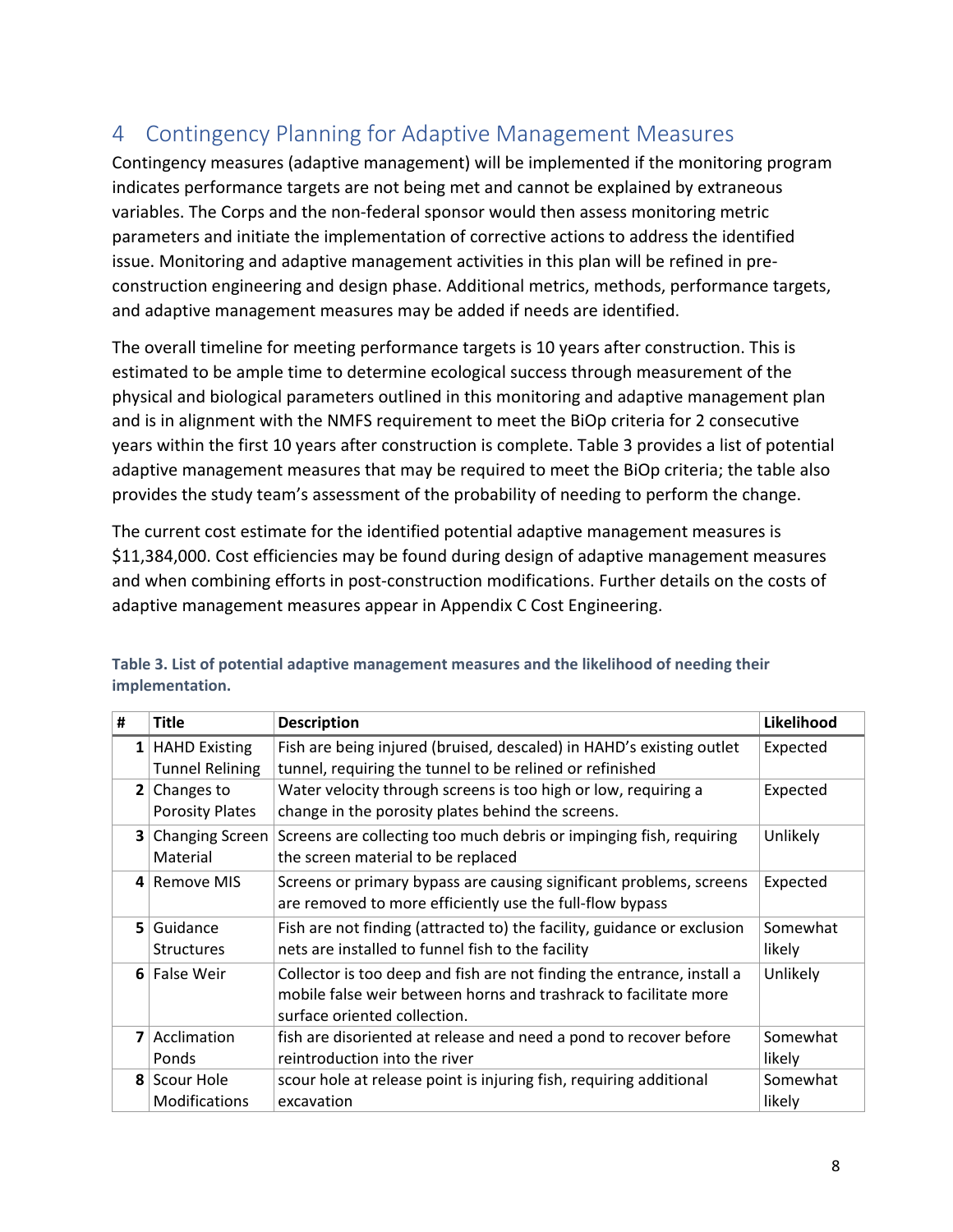| # | <b>Title</b>                                               | <b>Description</b>                                                                                                                                                                                                                                                                                                                                                                                                                                                                 | Likelihood         |
|---|------------------------------------------------------------|------------------------------------------------------------------------------------------------------------------------------------------------------------------------------------------------------------------------------------------------------------------------------------------------------------------------------------------------------------------------------------------------------------------------------------------------------------------------------------|--------------------|
|   | 9 Release Point<br>Relocation                              | release point is not satisfactory and requires relocation                                                                                                                                                                                                                                                                                                                                                                                                                          | Expected           |
|   | 10 Additional Log<br><b>Boom</b>                           | system is experiencing too much debris, install an additional log<br>boom with curtain to remove more debris from the reservoir                                                                                                                                                                                                                                                                                                                                                    | Somewhat<br>likely |
|   | 11 Artificial Light                                        | fish are rejecting the dark entrance and require artificial light                                                                                                                                                                                                                                                                                                                                                                                                                  | Somewhat<br>likely |
|   | 12 Orifice<br>Modifications                                | Orifice transition from collector to bypass is injuring fish, requires<br>changing the transitions shape                                                                                                                                                                                                                                                                                                                                                                           | Unlikely           |
|   | 13 Bypass Coating<br>System                                | new bypass is too rough and requires a new coating to prevent<br>abrasion to fish                                                                                                                                                                                                                                                                                                                                                                                                  | Unlikely           |
|   | $14$ Changing<br><b>Bypass Conduit</b><br>Shape            | find adverse hydraulic conditions in bypass, requiring a modification<br>to the shape of the bypass                                                                                                                                                                                                                                                                                                                                                                                | Unlikely           |
|   | 15 Modify Steep<br>Slope Radius                            | bottom radius in the steep slope is too turbulent, requires a large<br>bend radius be installed                                                                                                                                                                                                                                                                                                                                                                                    | Unlikely           |
|   | 16 Modify Fish<br>Passage Stilling<br><b>Basin</b>         | stilling basin at the release point is too turbulent, this may cause<br>injury/mortality to fish, requiring a longer, flatter structure                                                                                                                                                                                                                                                                                                                                            | Somewhat<br>likely |
|   | 17 Modify HAHD<br><b>Existing Stilling</b><br><b>Basin</b> | dam outlet stilling basin is too turbulent, this may cause<br>injury/mortality to fish, requiring a longer flatter structure                                                                                                                                                                                                                                                                                                                                                       | Expected           |
|   | 18 Predator<br>Management                                  | Predator monitoring would occur if the 75% overall reservoir entry<br>to downstream release survival criteria is not met; then<br>coordination with natural resources agencies and Muckleshoot<br>Tribe would occur to determine whether predator management is<br>warranted. Potential removal of cutthroat trout over 350mm fork<br>length; efforts likely conducted by Muckleshoot Tribe and/or<br>WDFW. Potential for need for bird deterrent netting over fish outlet<br>pipe | Unlikely           |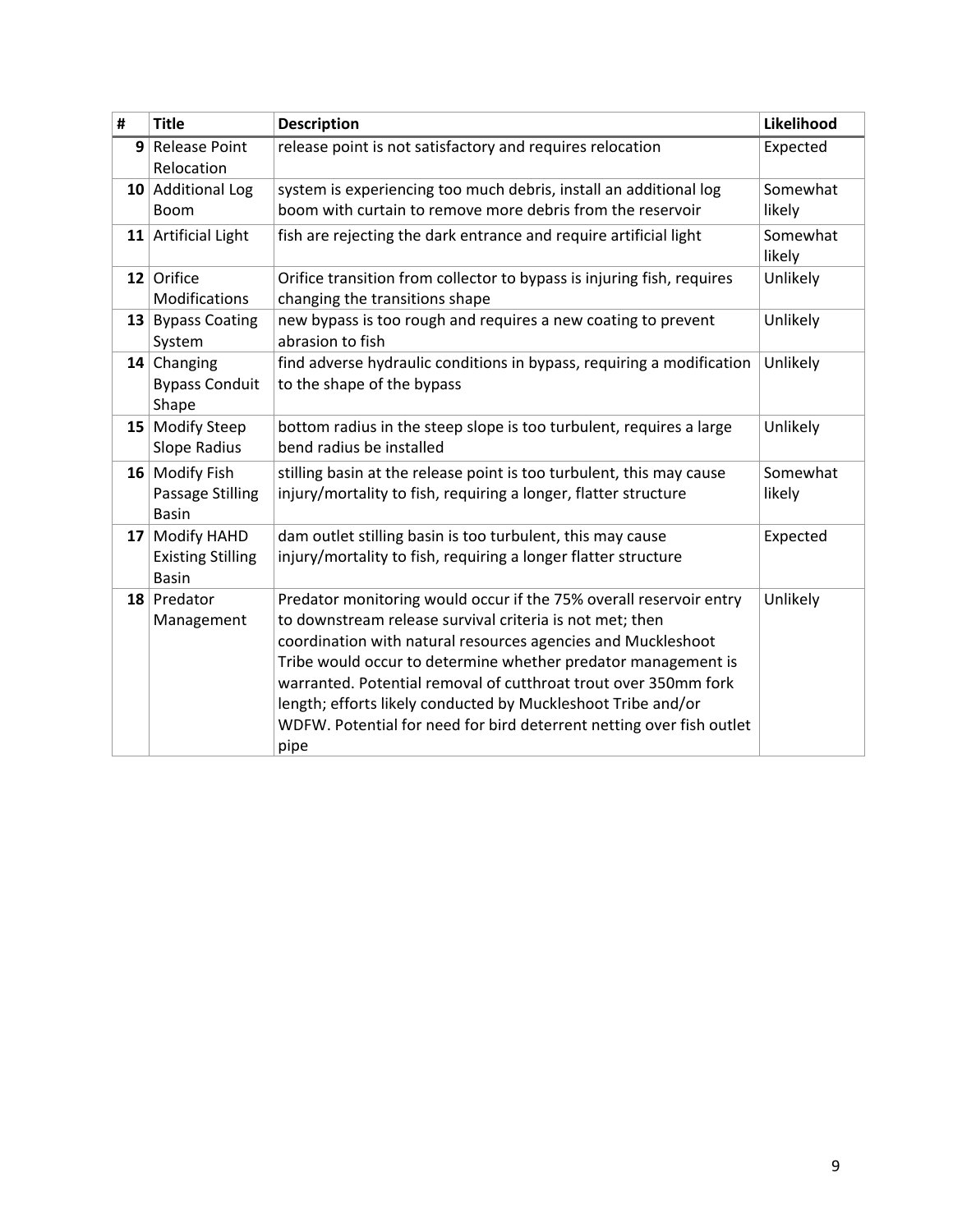#### <span id="page-12-0"></span>5 Plan Development and Execution

At the commencement of PED phase, the project delivery team will initiate the pre-construction environmental and biological studies (monitoring) that are required to inform the design of the FPF. These pre-construction studies are largely similar to the post-construction studies proposed in this document for monitoring and evaluating performance of the FPF. The purpose of the pre-construction studies is to gather baseline information on juvenile fish (salmon and steelhead) reservoir entry timing, age class during outmigration, behavior and distribution in the reservoir and forebay of the dam, downstream migration timing, passage and survival through the dam under current conditions, test hypotheses, and reduce uncertainties. Once those studies have been designed and have begun implementation, the project delivery team will formally update and finalize the Monitoring and Adaptive Management Plan.

Study design for the pre-construction and post-construction monitoring and evaluations will be finalized during pre-construction engineering and design phase. This work will involve detailed descriptions of the objectives that need to be met, the metrics that will be used to assess the facility and ecosystem, the methods of data collection, and the performance targets as mandated in the NMFS 2019 BiOp. Each performance target will be matched to one or more adaptive management measures that can be implemented should the metrics show the performance target is not being met.

The process that will be used to develop the pre-construction studies and post-construction monitoring and adaptive management will involve regular coordination and input from NMFS and the other resource agencies (WDFW, USFWS, Tribe). The Corps will first the draft monitoring plans (pre-and post-construction) and the adaptive management plan and engage NMFS and the other resource agencies and Tribe for review and input. The monitoring plans will include the metrics to be evaluated for pre-construction baseline and post-construction performance of the FPF. The general metrics that will be documented in the monitoring plans to collect baseline information and post-construction performance include, but are not limited to, juvenile salmon and steelhead reservoir entry timing, age class during outmigration, behavior and distribution in the reservoir and forebay of the dam, downstream migration timing, passage and survival through the dam under pre-construction and post-construction conditions.

After the monitoring plans are coordinated with NMFS and the other resource agencies and Tribe, the Corps will contract one or more research organizations/contractors, who are experts in these types of studies, to conduct the studies and deliver the results in the form of technical reports. These reports will be shared with NMFS and the other resource agencies and Tribe for review and comment and the final results will be used to inform additional studies and postconstruction adaptive management to improve performance of the FPF. The adaptive management plan will include operational (e.g., changes in flows through the FPF) or engineering improvements (e.g., any design changes) that will be conducted during the start up and initial year of the FPF to improve the performance of the facility.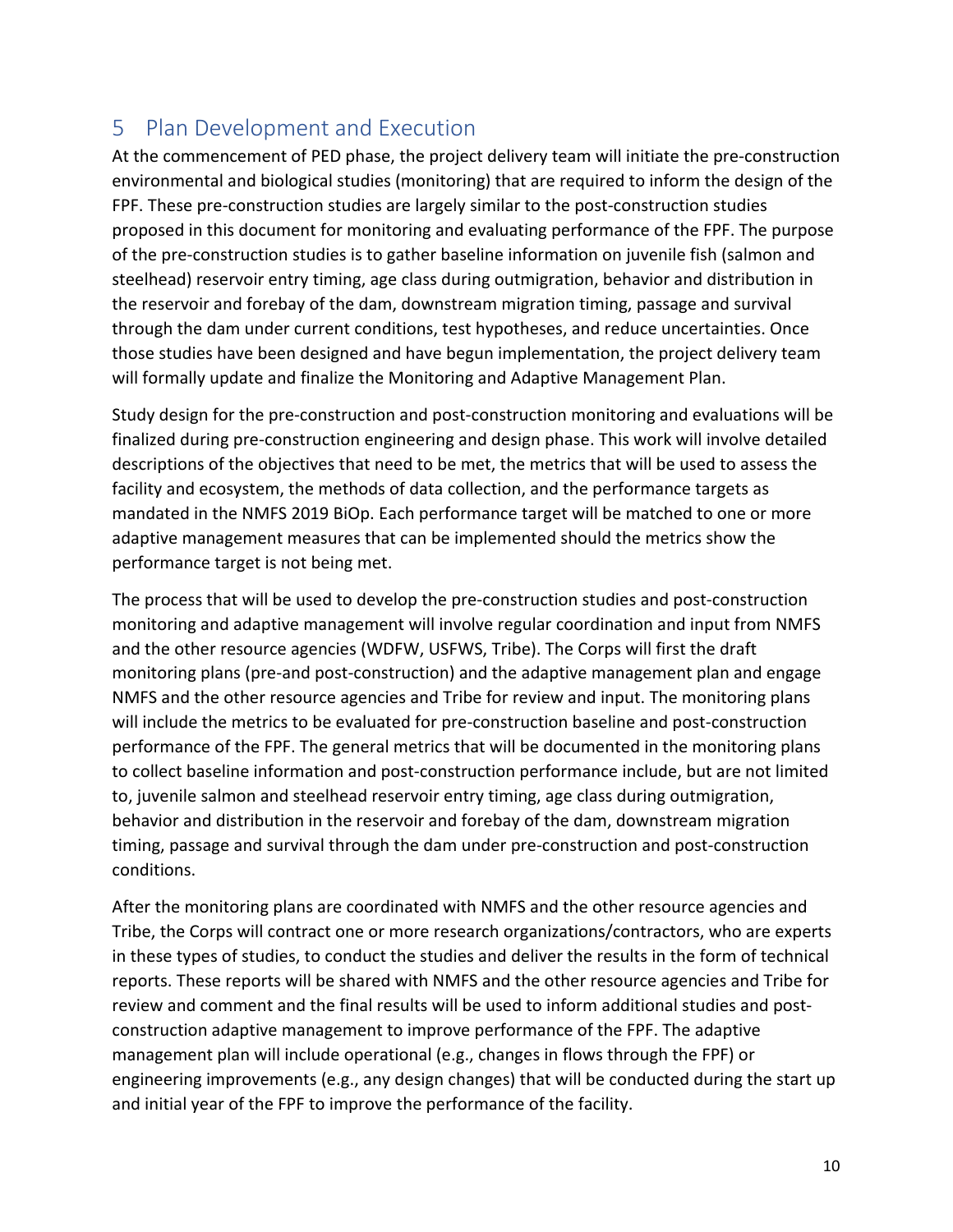The pre-and-post construction monitoring plans will include objectives of the studies; that is, information is required to inform baseline conditions and the design of the FPF and objectives to inform the performance of the facility post-construction. The objectives will be described in detail in the plans with input from NMFS and the other resource agencies and Tribe to address the objectives. The research contractor(s) will develop study designs to address the objectives laid out in the monitoring plans. The study designs will identify the technology and methods that will be used to conduct the study (e.g., active tag, hydroacoustics, screw trap, seine and nets) to collect data, sample sizes to include the precision and analysis used to determine necessary sample sizes, frequency of sampling and data collection, the process for processing raw data to prepare for statistical analysis, and the statistical analysis that will be used to analyze the data and produce results that address the objectives of the study. The results of the study will be delivered to the Corps in the form of technical reports. The pre-construction study results will be used to inform baseline conditions and engineering design of the FPF. The results from the post-construction studies will be used to inform the post-construction performance of the FPF. The results of the post-construction studies will also be used to inform any changes to operations of the facility (e.g., changes in flows to attract and pass more fish) or engineering improvements (e.g., changes to screen size, modifications to any features of the facility) to improve fish passage and survival.

To ensure a comprehensive and robust monitoring and adaptive management plan is developed with regional stakeholder agreement, the Corps will coordinate early and often with the natural resources agencies including NMFS, U.S. Fish and Wildlife Service, Washington Department of Fish and Wildlife, and Muckleshoot Indian Tribe. The Corps is responsible for executing the work of the monitoring plan; some of this monitoring and reporting effort may be carried out by government staff but will more likely be under contract. The current cost estimate for the proposed post-construction monitoring is \$12,173,000. Cost efficiencies may be found during plan development and when combining efforts in field work. Further details on the costs of the monitoring plan appear in Appendix C Cost Engineering.

The disposition of the information and analysis will be through annual reports on the results of each year that monitoring is conducted. Reports will be sent to NMFS to provide a progress report on meeting BiOp criteria. Additionally, reports can be distributed to partner agencies and stakeholders directly and can be made available via publishing on the Seattle District website. Monitoring data must be preserved and stewarded for long-term access and usability. Formal archiving is critical to ensure establishment of institutional memory for the project, and to develop the redundancy and long time series necessary for rigorous statistical analysis.

The Corps will be able to closeout the project and discontinue the formal monitoring plan after meeting the NMFS 2019 BiOp criteria.